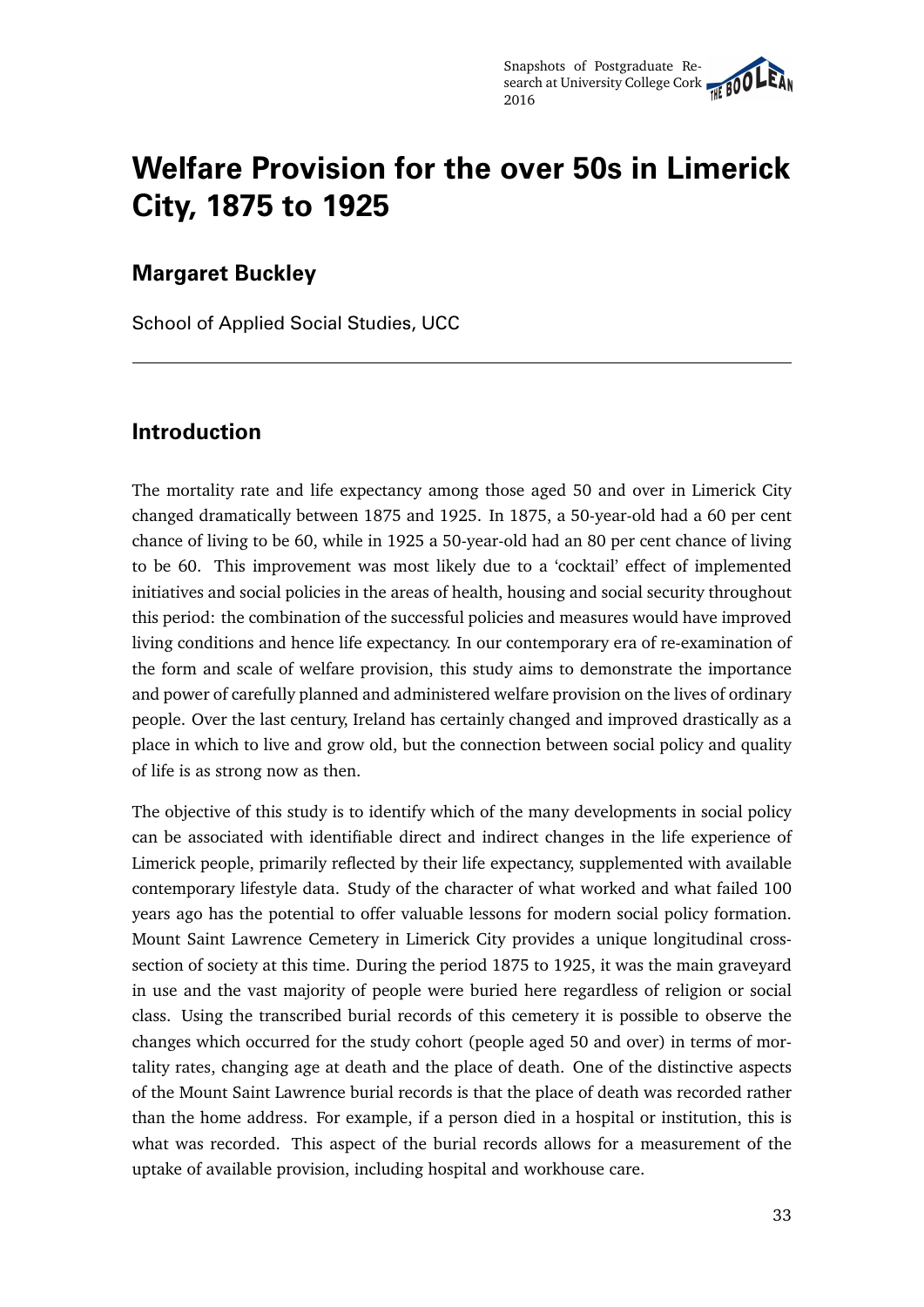# **Rationale**

The decision to choose the over 50s cohort rather than all age groups as the focus of study was driven by a wish to concentrate on general welfare and quality of life as opposed to purely medical considerations. These are the people who survived infant and child epidemics, maternal mortality, political uncertainty, unsanitary and overcrowded living conditions and crippling poverty to reach an age at which they were above the average life expectancy for the time. Focussing on this cohort alone will lead to more nuanced and clear indications of the impact of welfare improvements on the general quality of life. Over the 50 year timeframe covered in this study, there were changes, not just in general life expectancy (the over 50s experienced an estimated additional five years of healthy life) but also in the management of terminal illness, as indicated by the place of death of the people being studied.

The areas of welfare which would have affected the over 50s population of Limerick most were three of William Beveridge's five 'Giant Evils' — squalor, disease and want (housing, health and social security). According to *The Health and Sanitary Reports of the City of Limerick,* a total of 3,054 people lived in tenements in Limerick City, with an average of three people per room. Of that, 515 one room tenements were occupied by more than four people on average. In an attempt to address the problem, Limerick Corporation established an initiative in 1887 for the 'Housing of the Working Classes'. Between 1887 and 1925, 255 houses were built at a cost of approximately £32,000 which the corporation borrowed from both the Treasury and the bank. Unfortunately, in 1925 it was reported that, at a low estimation, 3,000 additional houses would be needed to address the issues of overcrowding and tenement living.

Place of death plays an important role when examining the impact of welfare measures. In Limerick City between 1875 and 1925, there were only two main hospitals — St. John's Fever and Lock Hospital and Barrington's Hospital. St. John's Fever and Lock Hospital provided care for people suffering from a variety of fevers or sexually transmitted diseases and was frequently overcrowded. Barrington's Hospital was established in 1831 to 'serve the poor and sick of Limerick City'. Entry to Barrington's Hospital was on the basis of a ticket from the dispensary. Neither hospital provided general care as we would know it today. The combination of minimum healthcare, precarious housing situations and virtually no social security (apart from charitable), meant that for many people the only recourse was the workhouse. The workhouse was at this time the closest approximation to what we today would consider general care. Most people could not afford to pay a doctor and many of the health issues would not have been treatable in either of the hospitals, therefore the workhouse was where people sought treatment. In examining place of death of people over 50, the importance of the workhouse can be clearly observed. The below graph indicates the proportion of people aged 50 and over who died either at home or in the workhouse between 1875 and 1925.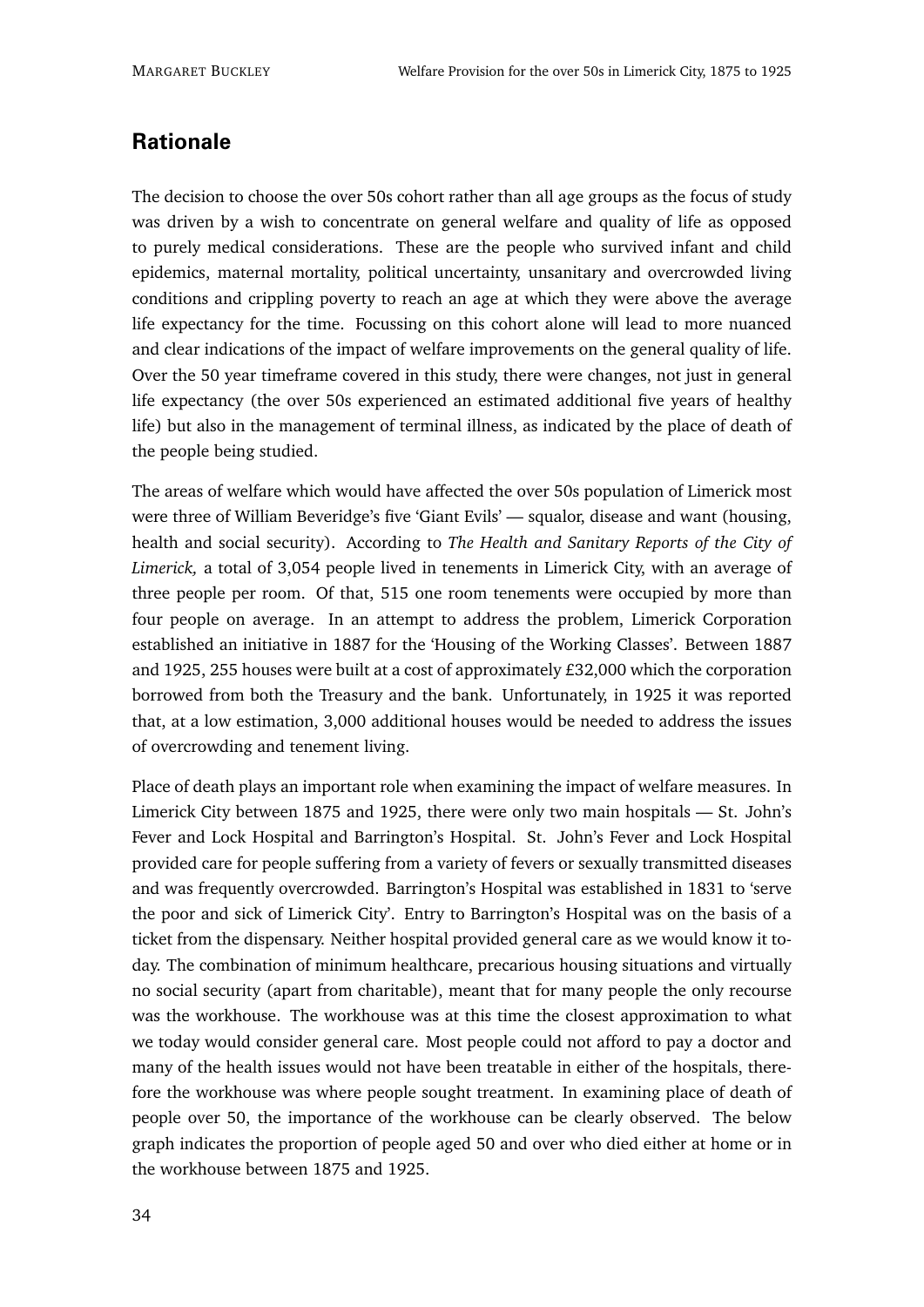Figure 1: The proportion of people aged over 50 who died either at home or in the workhouse and were subsequently buried in Mount Saint Lawrence. Source: AuthorAs can be observed in Figure 1, the 'workhouse' and 'home' lines mirror each other almost exactly. The two lines together total 90% or more of all deaths (aged over 50) through the period, clearly demonstrating the restricted role of places such as hospitals, the mental hospital and religious institutions. It shows the huge social importance of the workhouse.

#### **Impact of Initiatives**

During the period 1875 and 1925, a number of initiatives were introduced to tackle the problems of 'disease, squalor and want', both locally and nationally. For example, the Limerick Borough Housing Order in 1922 allowed for the construction of 64 houses and received substantial government funding for the scheme. It should be noted that money was always an issue. The previously mentioned 255 houses which were built by Limerick Corporation were let at an average of 3 shillings and 6 pence per week. This represented about 18% of the average working income of 20 shillings a week, and would compare with a weekly rent of about  $E110$  in 2015. At this rate, the very poor could not afford to avail of the newly built houses but it was thought that over time it would balance out, since the people who could afford to rent the new houses would vacate their old houses, which in turn would become available for the poorer in the society.

Of the legislation passed between 1875 and 1925 that addressed the problems of health, housing and social security, arguably the most well-known is the Old Age Pensions Act 1908. The introduction of old age pensions was a much needed development in social policy. However, it did not introduce pensions in the way we think of them today. It was not universal provision. Most of the conditions of payment were expected and standard, for example, to be aged 70, to be a British subject (Ireland was not yet independent) and to meet the means test requirement. Other conditions, however, were contentious. For example, if a person was in receipt of poor relief or had been in a workhouse prior to applying for a pension, they were disqualified. Therefore, it would appear that those most in need of a pension were disqualified because they were in need. Such arbitrary regulations were unfortunately commonplace. Amendments to this Act subsequently ensured that the pension became available to everybody who reached the age. It had an enormous and lasting effect on the quality of life for elderly people in Ireland, in that people could now be assured that they would not be classed as 'paupers' in their old age.

It is clear that social policy initiatives had a positive effect on changing mortality rates and quality of life. The introduction of measures to alleviate overcrowded and unhygienic housing conditions reduced the spread of disease and re-infection. Public healthcare policies led to the widespread availability of medical interventions regardless of monetary status, thus meaning that curable diseases and infections would not necessarily lead to premature death. Improved infrastructure such as functioning sewerage systems, paved